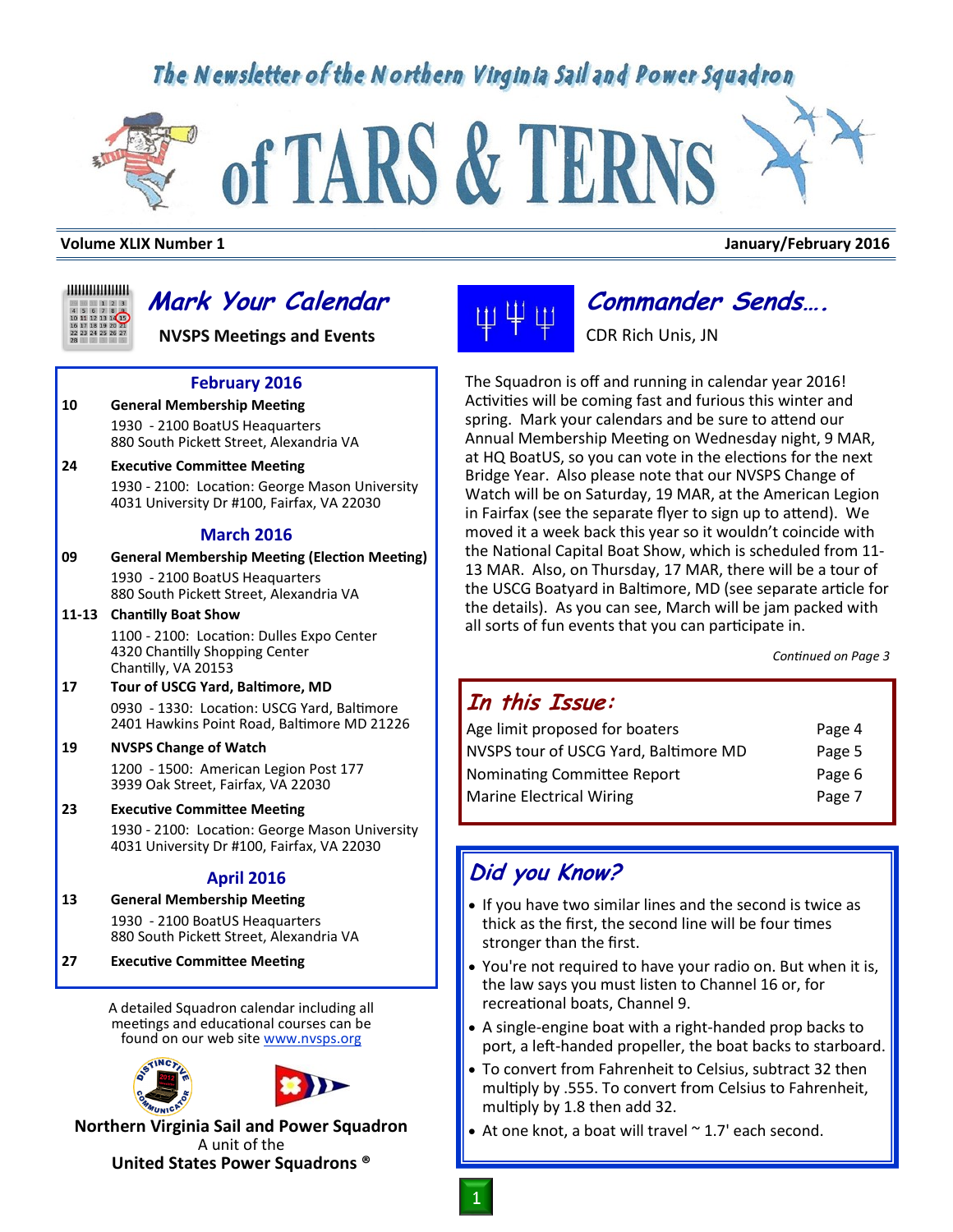

**COMMANDER** CDR Richard Unis, JN 703 777-8378 commander@nvsps.org



**EXECUTIVE OFFICER** Lt/C Frederick D. Zugay, JN 703 815 1954 eaglebs@cox.net

**EDUCATION OFFICER** Lt/C Ed Phillips, AP 703 771-7096 education@nvsps.org

**ADMINISTRATIVE OFFICER** Lt/C Kim-Kwok Chu, S 703 280-4848 admin@nvsps.org

#### **SECRETARY**

Lt/C Mary-Jane Hinkins 703 436-7931 secretary@msn.com

**TREASURER**

Lt/C David Hinkins, S 703 436-7931 treasurer@msn.com

#### **MEMBERS AT LARGE**

Mr. Richard P. Cohen, P 703 845-1410 P/C Alan Hart, AP 540 898-6002 P/C Keith Segerson, P 703 542-8561 P/Lt/C Cathleen Sheffield, AP 703 370-4331 P/C Francis Williamson, AP 703 440-9074



Unless otherwise noted, the General Membership Meetings will be held at the BoatUS™ Headquarters facility at 1900. on the second Wednesday of each month except for the months of August and December. Any changes will be posted in this newsletter or on the Squadron web site.

## *BoatUS Headquarters and meeting location: 880 South Pickett Street, Alexandria VA.*

From the Capital Beltway, take the VA-613/ Van Dorn Street exit, exit number 173, towards Franconia. Turn left onto South Van Dorn Street / VA-613 North. Turn left onto South Pickett Street. Go less than .5 miles and turn in at the BoatUS™ sign and go to the lighted parking lot in the rear. Proceed to the entrance.







## **Interesting Facts about the Sea…**

- The average worldwide ocean depth is about 12,460 feet (3,798 meters), with the deepest point of 36,198 feet (11,033 meters) which is located in the Mariana Trench in the Pacific Ocean; the tallest mountain, Mount Everest, measures 29,022 feet (8,846 meters). If Mount Everest were to be placed into the Mariana Trench it would be covered with sea water more than a mile (1.5 km ) deep.
- Although Mount Everest is often called the tallest mountain on Earth, Mauna Kea, an inactive volcano on the island of Hawaii, is actually taller. Only 13,796 feet of Mauna Kea stands above sea level, yet it is 33,465 feet tall if measured from the ocean floor to its summit
- A slow cascade of water beneath the Denmark Strait sinks 2.2 miles; more than 3.5 times farther than Venezuela's Angel Falls, the tallest waterfall on land.
- Canada has the longest coastline of any country, at 56,453 miles or around 15 percent of the world's 372,384 miles of coastlines.



The official publication of the **Northern Virginia Sail and Power Squadron** www.nvsps.org

**Of Tars & Terns**



#### **Articles, opinions and advertisements do not necessarily reflect USPS® policy or endorsement unless so designated**

Of Tars & Terns is published ten months of the year and mailed to all NVSPS members. July/August and January/February issues are combined. All Of Tars & Terns newsletters are published online at NVSPS.org

## **Volume XLIX; Number 1: January/February 2016**

**EDITOR DISTRIBUTION WEBMASTER** 703 437-0064 703 620-1821 703 620-1821

P/C G. Jay Nelson, AP Lt Manette B. Lazear, AP D/Lt Walter D. Lazear, AP gjaynelson@aol.com lakematesm@comcast.net lakematesw@comcast.net

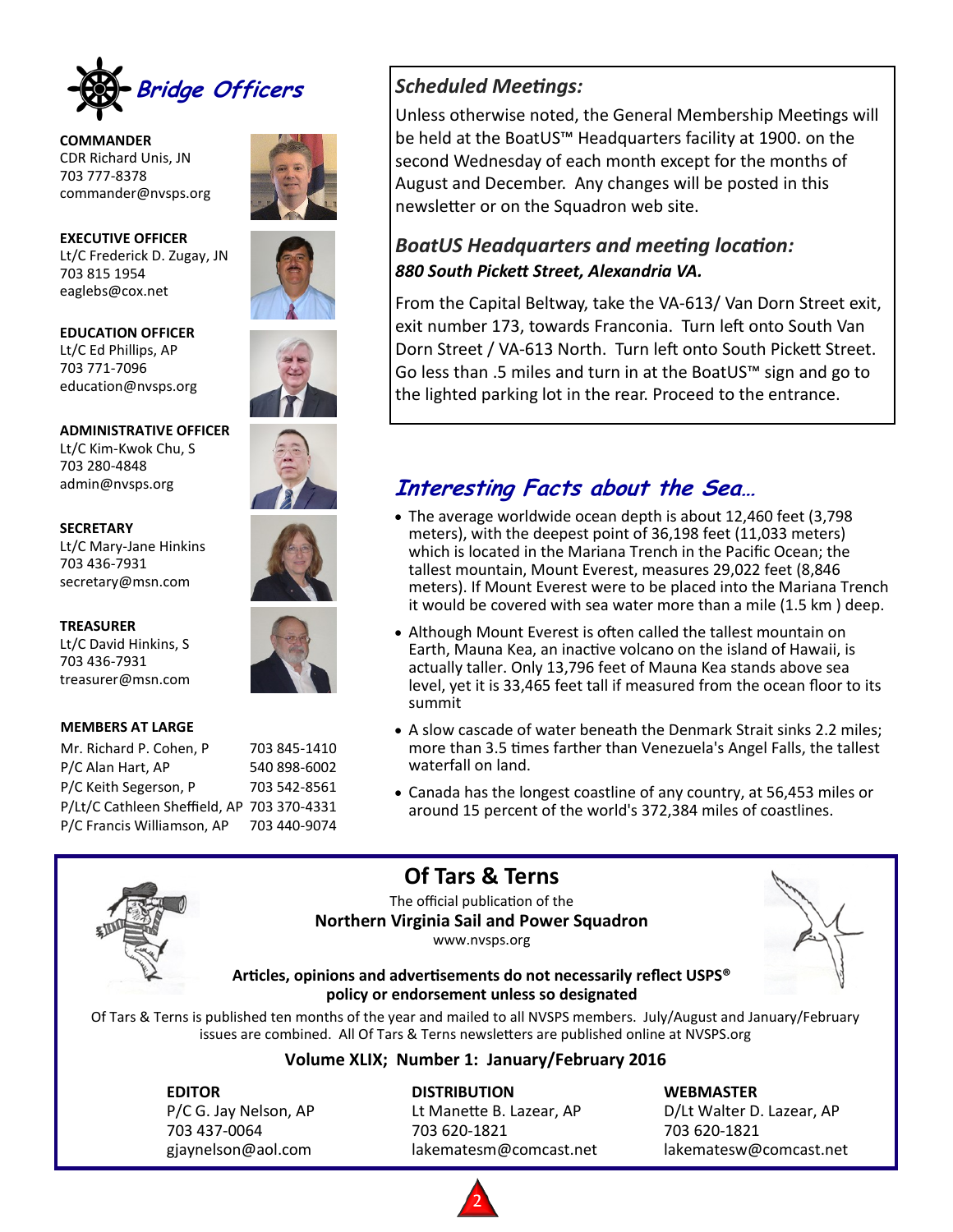

*…. Continued from Page 1*

At the general membership meeting in January, it was decided that NVSPS would once again host a hospitality suite at the D-5 Spring Conference in Ocean City. The conference will be held from 31 MAR – 3 APR. You should have received the MARK 5 Winter 2016 newsletter from District that has reservation forms if you would like to attend and stay at the hotel. I strongly encourage you to attend, particularly if you haven't been to the Spring Conference before or participated in our hospitality suite and visited those hosted by other Squadrons. It is so much fun! Please let me know if you would like to participate on a committee to plan our hospitality suite. I have already received a few great ideas for possible themes for our suite but please participate and make your suggestions known. By the way, hotel room reservations need to be made by 25 FEB to get the USPS room rate. See the D-5 newsletter for details.

Just a reminder, the nominating committee is still looking for a few candidates to fill a couple of Squadron positions next year. In addition, P/C John Shivik has resigned as Chief Shopkeeper for our Ship's Store. Thank you John for your contributions to the Ship's Store over the many years that you managed it. Bravo Zulu! We now need a replacement for P/C Shivik. Please let me know if you would like to volunteer to run the Ship's Store. P/C Shivik can tell you all about the position. Please consider volunteering to support the Squadron. It takes a team effort to have a dynamic and vibrant Squadron with engaging activities.

The USPS Annual Meeting is scheduled form 17-20 FEB in Orlando, FL. P/C Gale and Evelyn Alls and P/C Alan and Mary Hart will be attending and representing NVSPS.

A hearty welcome to our newest Sea Scout members and their parents! I will be attending an upcoming Sea Scout meeting so I can meet you and hand out your certificates of membership in the USPS. Also a big welcome to Gary and Betty Church, new Squadron members who attended our general meeting in January. It's great to have you aboard!

Send your oT&T articles to Jay Nelson. Articles are due by the 15th of the month for publication the following month. Please submit anything you think would be of interest to the Squadron.

Come get involved in the Squadron and share your boating knowledge. It will be time to launch our boats before you know it!

*Cdr. Rich Unis JN NVSPS CDR*

Fair winds and following seas



# ψψ

## **Secretary** Lt/C MaryJane Hinkins

Once again the boats are on the hard and as I write this and some weather models are predicting a Nor'easter. I can hardly wait, sigh. I am wishing nay hoping for an early spring. The boats back where they belong, in the water. Ah memories of just sitting on the boat rocking with the current are getting me through, Hmm. But here I am at work, looking out the window at the beautiful creek, the blue sky, and wondering how it can be so darn cold. NVSPS has so many activities planned that it might just take my mind off of the weather and keep it on the spring which I hope is fast approaching.

Do you have ideas for the Hospitality Suite? If so please submit them soon. Would you like to help? This is always a good time. In Ocean City, you get to visit with not only your squadron but others in the DelMarVa area! New to NVSPS? This is a great way to get involved and see what USPS is all about.

We have had some great meetings of late. One of my favorites was Janie Meneely who entertained us at our September meeting. Janie brought her guitar and sang of the history and mythology of the area. Not being a Native Virginian, we learned a lot and it wet our whistle to learn more. At our November meeting we learned about the Interpretive Buoy (CBIBS) program. Educational and fun times happen when you are an active member of the NVSPS. And Wow! What a Party we had in December at P.J. Skidoos! Good food, good music, and great company. Dave and I hope to again host a summer NVSPS picnic and hope to have a chart plotted for anyone who would like to make a cruise out of it.

We would love to get your input as to what you want to learn about, hear about and cruise to. Please email me or any of the Bridge with your ideas. Whether it be a cruise, a speaker, a place to visit, or just to chat we would love to hear from you!

*Lt/C MaryJane Hinkins*

*NVSPS Secretary mjhinkins@msn.com*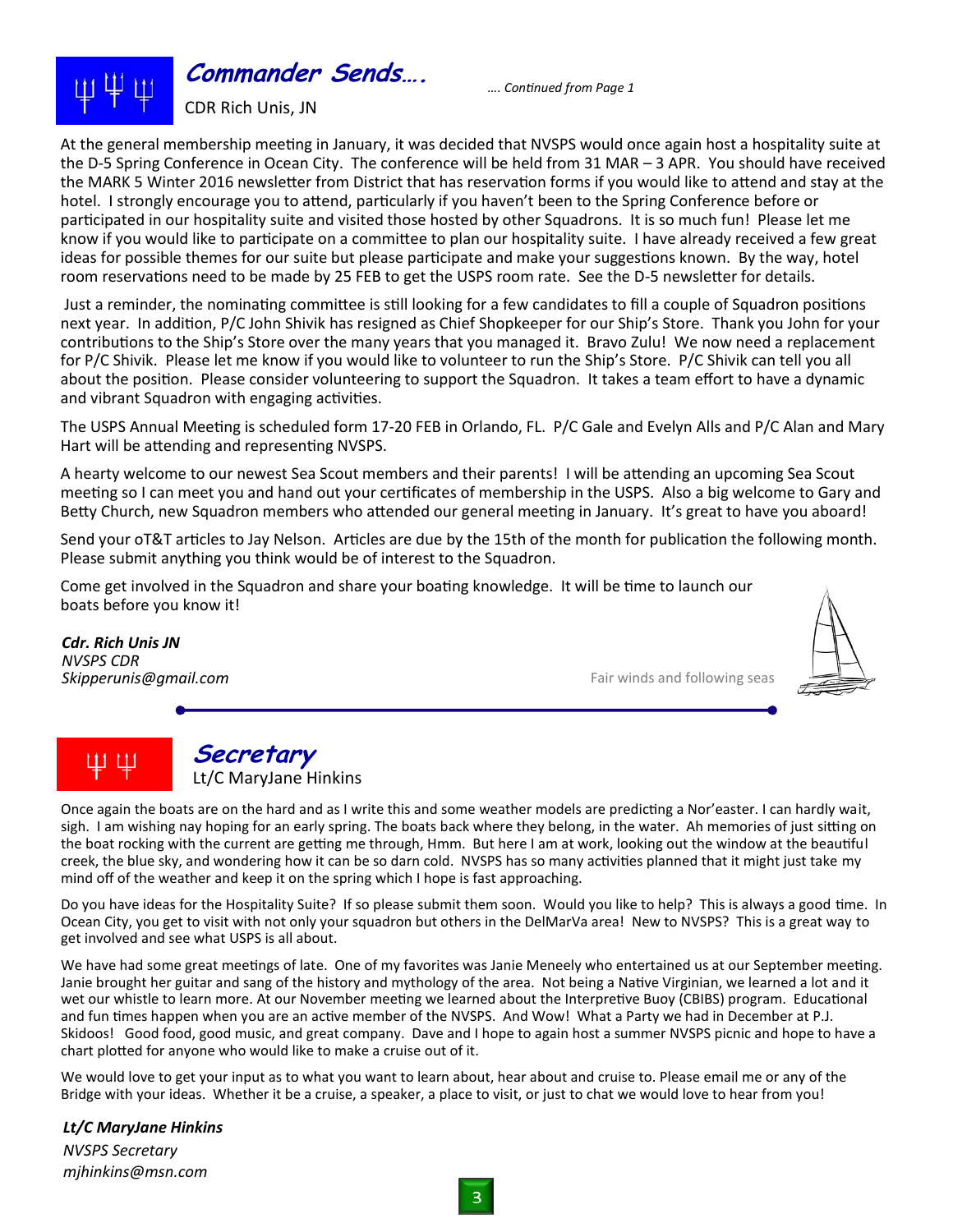

Like the boating season, the USPS seminar season has also come to a close. We will not be presenting any seminars in January and February. After our winter hibernation, we will be resuming our seminars on March 12, 2016.

In cooperation with Sea Scout Ship 1942, we will are teaching a Seamanship class and a Piloting class on Saturday mornings which started on January 9th at St George's Episcopal Church in Arlington, VA. Each class is held for 4 hours from 9 AM to 1 PM for 5 consecutive weeks and concluding with the test.

The NVSPS Excom met on Wednesday November 18, 2015 to discuss planning for the 2016 educational year. As you see above, the Seamanship and Piloting Class was confirmed. We discussed what will come next and what form that will that take. We discussed moving along with the times which means conducting on-line courses. We are going to schedule a class – yet to be determined – and conduct it on-line using Go to Meeting. During the D/5 Fall Education Conference D/5 mentioned that they have a GoToMeeting license. They are willing to work with squadrons to schedule and conduct a course to see how it works before a squadron purchases their own license. Since D/5 only has one license, only one class can be offered at a time in a specific time slot. If a lot of squadrons want to try it out, the scheduling will be tricky. The Excom has decided that we will try and schedule a GoToMeeting based course following the Piloting course.

Another area we need to be moving into is on the on the water training (OTW). A curriculum is available that corresponds with each advanced course. I am not aware of any other organization that offers OTW integrated with a classroom conducted course. OTW is optional and an additional cost. This is something that no one else does at the cost we could offer it for. I often am asked at the Boat Show if we provide on the water training. It would be a tremendous help to us to be able to say yes and present the perspective student with a firm published schedule.

We must make changes to the way we present our educational opportunities. The world is changing and we must change with it or we will be left behind. For the NVSPS, being left behind in our old ways means closing our doors. I know that no one wants that prospect. So change and adapt we must.

Our seminars will be resuming shortly on Saturday, February 13th. They run from 9:30 AM to 12:00 PM on the 2nd and 4th Saturday's of the month. We need instructors for these seminars. I have not finalized the seminar schedule yet. If there is a seminar topic you would like to teach; please let me know ASAP. The seminars require the instructor be at the Alexandria West Marine Store at 9:00 AM to set up. You would be finished up and packed no later than 12:30 PM. This is a great way to share your knowledge on a specific topic you enjoy learning and talking about.

Contact me with any thoughts, observations or a desire for participation in any of our education projects.

## *Lt/C Ed Phillips, AP*

*NVSPS Squadron Education Officer seo@nvsps.org*

# **Age limit proposed for boaters**

A bill requiring that boat operators be at least 14 years of age to pilot watercraft with engines of 10 horsepower or more in the commonwealth will be considered in the Virginia House of Delegates this session. The measure also mandates that operators successfully complete Virginia's Boater Safety Education Course, members of the Smith Mountain Lake Water Safety Council learned Wednesday at their first meeting of the new year.

The bill, HB 160, was pre-filed on Dec. 22 by Del. John J. Bell, D-87th District (Loudon and Prince William counties), offered for the 2016 session on Jan. 13 and forwarded to the House committee on Agriculture, Chesapeake and Natural Resources for consideration.

"Today, a smart six-year-old can take out a cabin cruiser," without a law governing the minimum age of an operator, said Bruce Dungan, president of the Virginia Safe Boating Alliance and a member of the SML Water Safety Council.

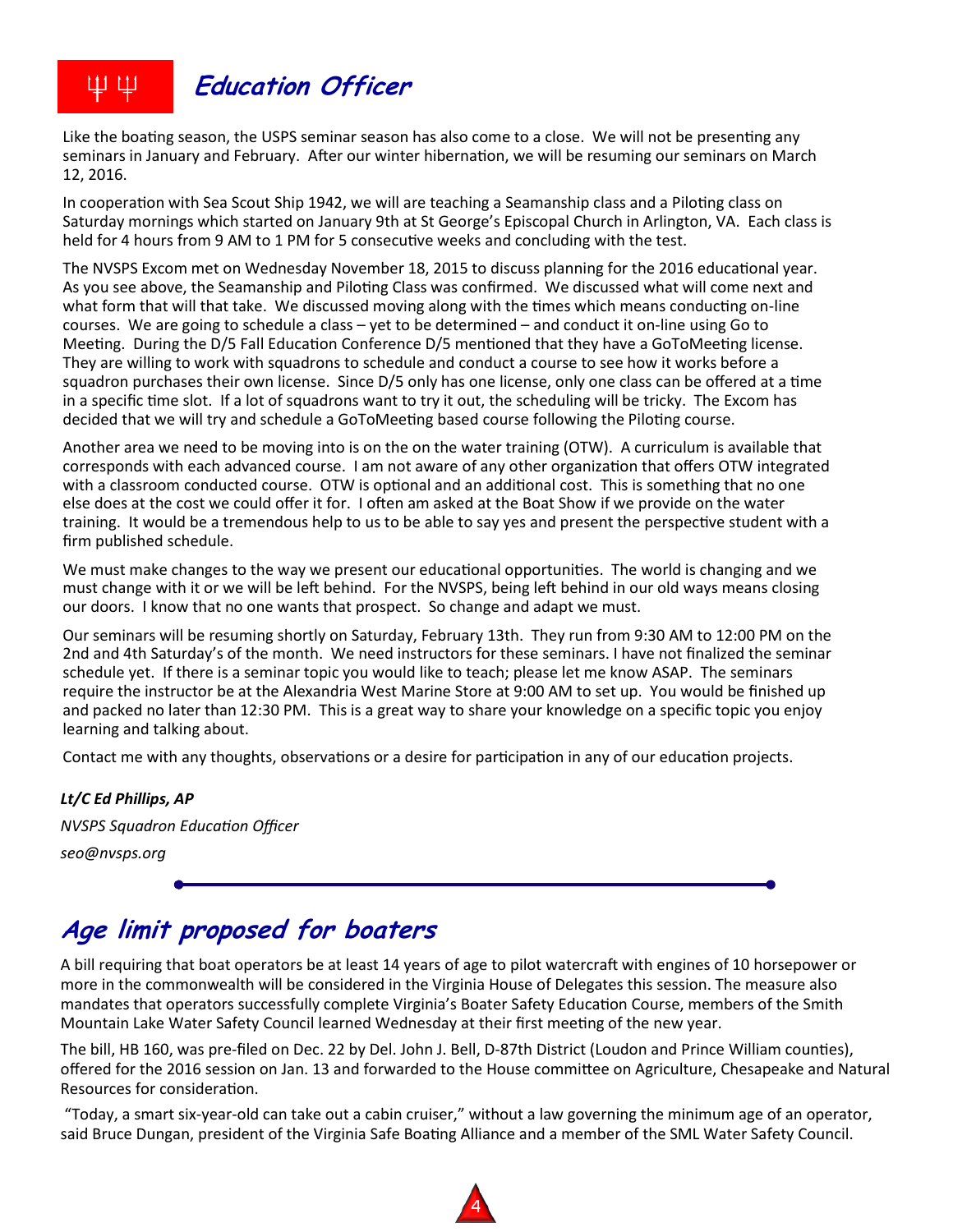# **NVSPS Tour: USCG Yard, Baltimore MD**

All aboard for a vigorous walking tour of the U.S. Coast Guard Yard in Baltimore, MD on **Thursday, March 17, 2016.** We are limited to 25 participants so sign up asap with P/C Dick Durgin (rjdurgin@aol.com). Please indicate whether you will join us for a buffet lunch (\$9.00). If you have questions, call P/C Gale Alls at 703-569-1511.

| Location:                | U.S. Coast Guard Yard, 2401 Hawkins Point Road, Baltimore MD 21226                                                                                                                                                                                                                                                                                                                                   |
|--------------------------|------------------------------------------------------------------------------------------------------------------------------------------------------------------------------------------------------------------------------------------------------------------------------------------------------------------------------------------------------------------------------------------------------|
| Schedule:                | 9:30-10:00 am - Arrival, welcome and sign in. Everyone must present photo ID.                                                                                                                                                                                                                                                                                                                        |
|                          | 10:00-11:30 am - Walking tour of ship yard                                                                                                                                                                                                                                                                                                                                                           |
|                          | 11:30 am -12:30 pm – Walk to Dry Dock Club for buffet lunch (cost is approximately \$9.00).                                                                                                                                                                                                                                                                                                          |
|                          | 12:30-1:30 pm – Walk to and tour Curtis Bay small boat yard.                                                                                                                                                                                                                                                                                                                                         |
|                          | 1:30 pm $-$ End of tour.                                                                                                                                                                                                                                                                                                                                                                             |
| <b>Tour Description:</b> | The USCG Yard is a busy industrial environment. We must wear hard hats furnished by the yard.<br>Prepare to do a lot of walking over rough terrain. Wear protective slacks and durable flat heeled<br>hiking shoes. If you have any doubts about your fitness for this tour, go to the USCG yard web<br>site and watch the videos of the ships, machines, tools, and work occurring in the yard.     |
| Directions:              | From 195 or Route 295 North, turn right onto 695 (Baltimore Beltway) east for 5.4 miles to Exit 1.<br>At the end of the off ramp, bear right. You will immediately come to an intersection with a traffic<br>light (Hawkins Point road). Bear right and continue for 0.6 miles to the first traffic light. Turn left<br>into the Coast Guard Yard. The guard will provide you directions to parking. |
| Parking:                 | Parking is limited so members are encouraged to car pool as much as possible.                                                                                                                                                                                                                                                                                                                        |
| Cancellation:            | If you sign up for the tour but later find that you are unable to attend, please email<br>ridurgin@aol.com asap so that members on the standby list may participate. We must provide a<br>head count for the buffet by March 14.                                                                                                                                                                     |

# **Test Your Boating Knowledge**

- 1. Which of the following is required on federally con- 4. A float plan should contain what information? trolled waters for boats less than 39.4 feet (12 meters)?
- a) A VHF radio
	- b) Whistle
	- c) Paddle or oar
	- d) First-aid kit
- 2. According to the Navigation Rules, which of the following is true?

a) A boat under power is always a stand-on boat. b) A personal watercraft is always a give-way boat.

c) An overtaking boat always gives way to the boat being overtaken.

d) A boat under sail is always a stand-on boat.

- 3. Which of the following must follow Navigation Rules for a powerboat?
	- a) Any sailboat equipped with an engine
	- b) All sailboats under sail alone
	- c) A sailboat with sails up but no engine
	- d) A sailboat with its engine engaged

a) A date and time to contact the authorities b) A national weather service storm advisory signal listing

- c) Coast Guard emergency radio frequencies
- d) A pre-departure checklist
- 5. Which of the following will increase the effects of alcohol and drugs when boating?
	- a) Food
	- b) Vibration
	- c) Spray
	- d) Temperature
- 6. What is the USCG-approved meaning of "serviceable condition" for life jackets?
	- a) The ability to turn a person face up
	- b) Proper size and fit
	- c) Straps and zippers work
	- d) Must be within easy reach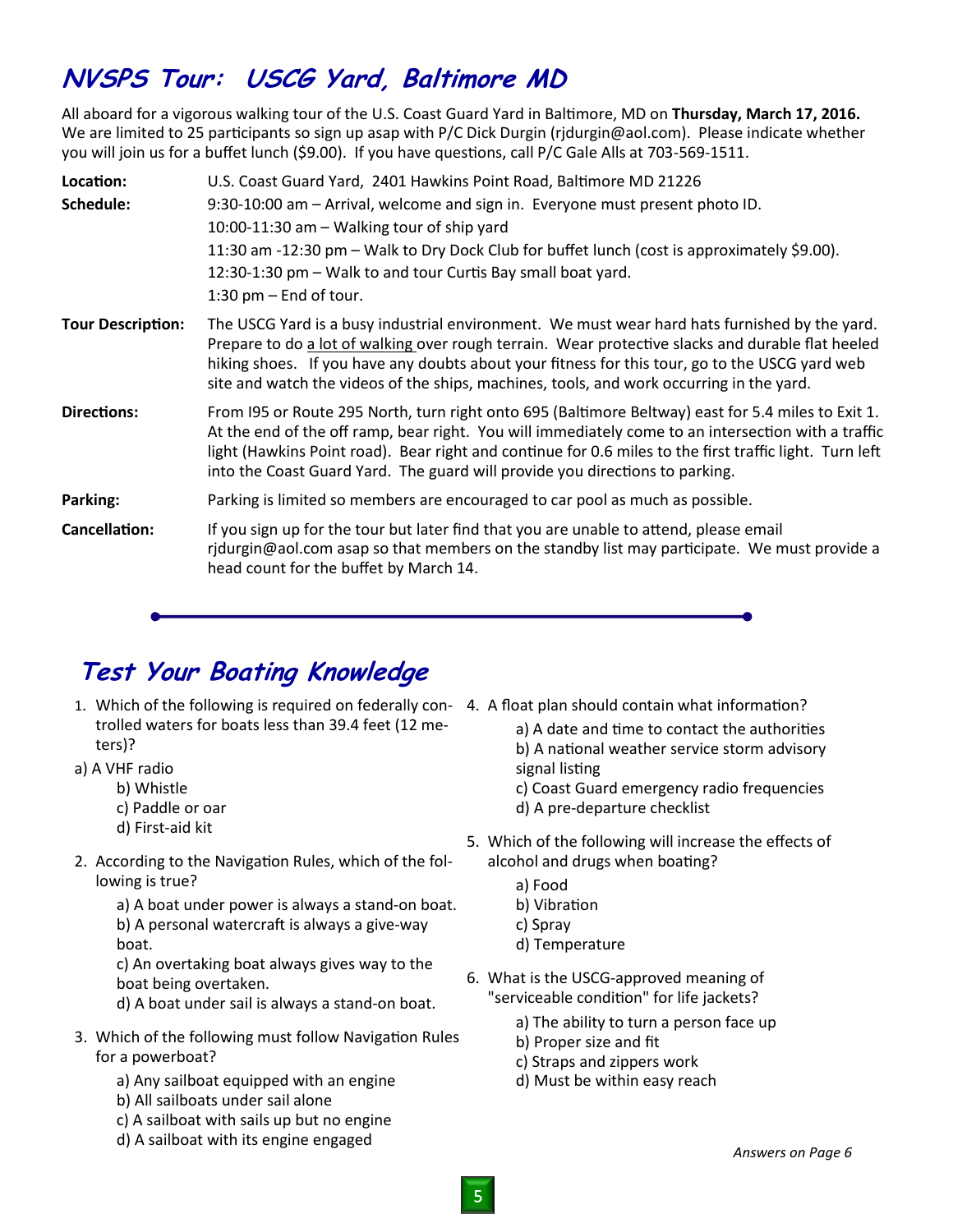# **Nominating Committee Report**

## Commander and all;

As today is the deadline for submissions for the "of Tars and Terns" I am submitting the following, even though the list is incomplete.

## **Bridge Officers:**

| Commander                | Lt/C Fred Zugay, JN       |
|--------------------------|---------------------------|
| Executive Officer        | Vacant                    |
| <b>Education Officer</b> | Lt/C Ed S. Phillips, AP   |
| Administrative officer   | Lt/C Kim-Kwok Chu         |
| Secretary                | Lt/C Mary Jane Hinkins, S |
| Treasurer                | Lt/C Dave Hinkins, S      |

## **Members-at-Large of the Executive Committee:**

Lt Richard E Cohen, P P/C Alan R. Hart, AP P/Lt/C Cathleen Sheffield, AP CDR Richard E. Unis, JN P/C Francis Williamson, AP

## **Rules Committee:**

P/C Gale Alls, SN Evelyn Alls, P P/C Richard Durgin, JN P/Lt/C Cathleen Sheffield, AP P/C John Shivik, AP

## **Auditing Committee:**

Lt Robert Donahue, AP Cdr Richard E. Unis, JN P/C Francis Williamson, AP

## **Nominating Committee:**

P/C Jere Dando, AP Lt Robert Donahue, Jr., AP P/C Alan R. Hart, AP P/C G. Jay Nelson, AP Cdr Richard Unis, JN

Respectfully submitted, P/C Alan R. Hart, AP

## *Answers to Boating Knowledge Quiz*

- 1. B It's always smart to carry a VHF, but the regulations require that you carry a soundmaking device, which will help you get attention from nearby boats if you need help.
- 2. C A sailboat under power is a powerboat. When overtaking by sail alone, it still must give way to a powerboat.
- 3. D A sailboat under power is a powerboat, whether the sails are up or not.
- 4. A A float plan is to let others know the specifics of your trip so they can alert the authorities if you haven't returned and provide additional information that might be helpful .
- 5. B Stressors of boating including sun, noise, vibration and the motion of the water all contribute to a fatigue called "boater's hypnosis," which, when combined with alcohol, can dramatically increase the effects of intoxication.
- 6. C Life jackets must be the right size for the intended wearer and be easy to reach (if not already wearing it). The Coast Guard term "serviceable condition," means the life jacket floats and can be secured to the wearer.

## **Vessel Safety Checks**

The mission of the Vessel Safety Check program is to minimize the loss of life, personal injury, property damage and environmental impact while maximizing the safe use and enjoyment of U.S. waterways by recreational boaters. The Vessel Safety Check process is one of "prevention through education, outreach and volunteer compliance" helping recreational boaters to gain a respect for the boating environment. Consider volunteering to become a Vessel Safety Examiner. Contact Rich Unis at *Skipperunis@gmail.com*



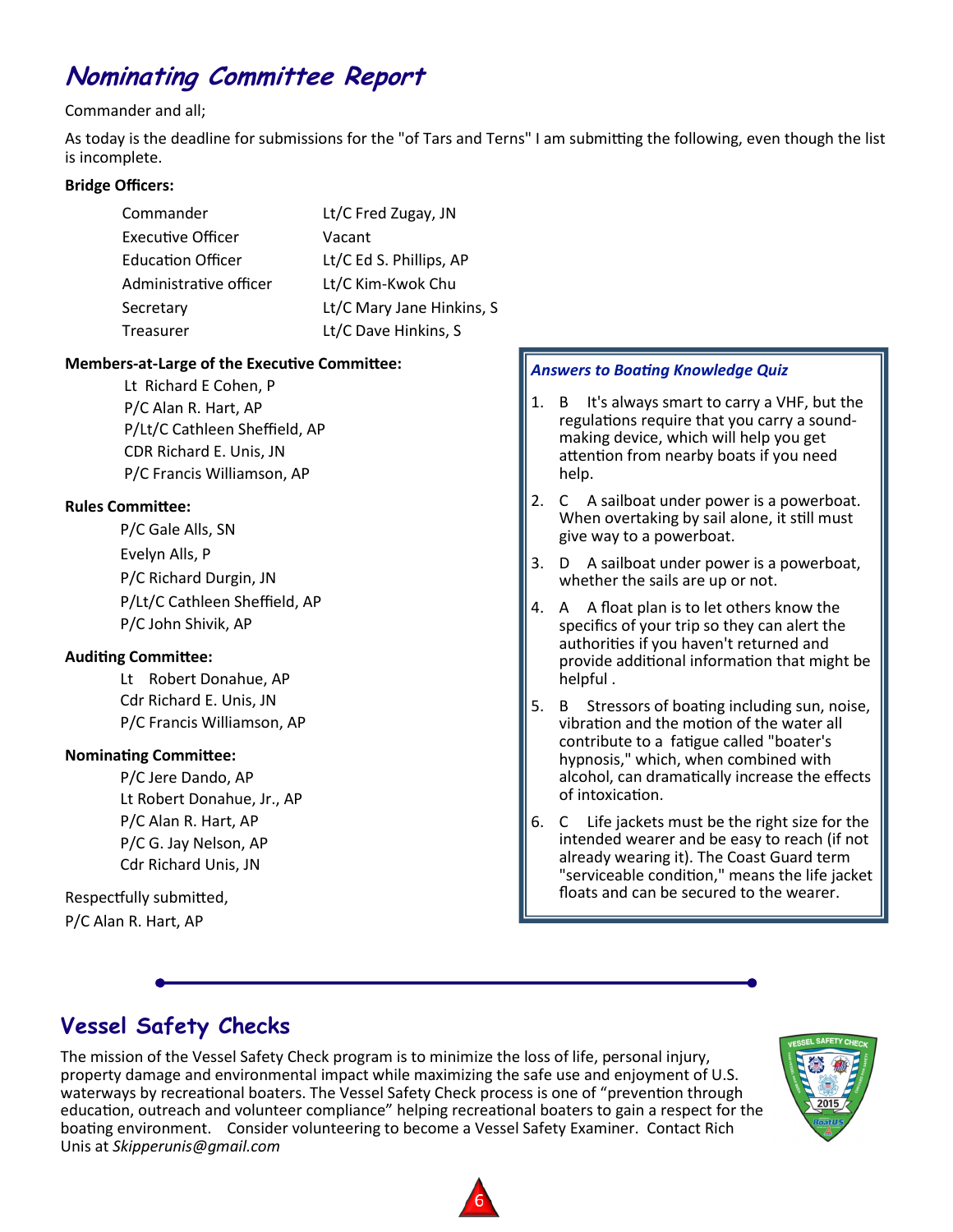# **Marine Electrical Wiring**

I often get asked the question "can I use 'regular wire' for my boat?" My first response is "what do you mean by 'regular wire'". Marine environment generally use AWG (American Wire Guide) tinned copper wire. This standard should be the default wire selection for boats. However, as long as the wire is SAE (Society of Automotive Engineering) J378, J1127 or J1128, the answer is a qualified "yes". The electrical wire you can purchase at any auto supply store is designed for "surface vehicles", not for the special requirements of the marine industry. However, SAE wire does meet the minimum standards for boats in limited circumstances. Unlike automotive applications, the marine environment must deal with excessive and prolonged moisture, vibration and caustics (engine fluids) that surface vehicles do not encounter. Therefore, automotive wiring should not be used in bilge spaces or other areas subject to moisture. They should not be run in engines spaces unless marked "oil resistant" and "75°C", nor in applications subject to vibration or frequent flexing. and must never be used for 110 volt applications. For safety, use only wire which is marked with size and type.

Another important consideration is that SAE wire is up to 12% smaller than the equivalent gauge of AWG wire, which means that in many applications you will need to use a larger gauge wire to stay within the voltage drop limits you will encounter. Proper wire gauge for various electrical applications is another topic, but a good starting point is the charts found in "Chapman's Piloting" and other publications which all recommend AWG wire. Another consideration is application of the wiring you are installing or replacing. Depending on what you are powering, a failure of the wiring could be a minor inconvenience or a significant safety issue. While AWG wire is often more expensive (usually by about 20%), using under-sized SAE wire, or in application it is not designed to meet, will eventually cost you more in the long run.

A final comment about electrical wiring; color is important. The Marine Color Code was developed to standardize a means of tracing and trouble shooting wiring issues. While it is generally known by most boaters that red wires are positive and black wires are ground, that is not the whole picture. You will quickly discover this when you try to find the positive wire on a blower motor. You should use the proper color wire for the application.

*G. Jay Nelson*

| Color                            | Item                         | Use                                                                          |
|----------------------------------|------------------------------|------------------------------------------------------------------------------|
| Red                              | <b>DC Positive Conductor</b> | <b>Positive Mains</b>                                                        |
| <b>Black or Yellow</b>           | DC Negative Conductor        | Return, Negative Mains                                                       |
| Green, or Green w/ Yellow Stripe | DC Grounding Conduc-<br>tor  | Bonding System Bonding Wires (if insulated)                                  |
| <b>Brown</b>                     | <b>Generator Armature</b>    | Generator Armature to Regulator                                              |
|                                  | Alternator Charge Light      | Generator Terminal/Alternator Auxiliary Ter-<br>minal to Light to Regulator  |
|                                  | Pumps                        | Fuse or Switch to Lights                                                     |
| Grey                             | Navigation Lights            | Bonding Wires (if insulated)                                                 |
|                                  | Tachometer                   | <b>Tachometer Sender to Gauge</b>                                            |
| Orange                           | <b>Accessory Feed</b>        | Ammeter to Alternator or Generator Output<br>and Accessory Fuses or Switches |
|                                  | Common Feed                  | Distribution Panel to Accessory Switch                                       |
| Pink                             | <b>Fuel Gauge</b>            | <b>Fuel Gauge Sender to Gauge</b>                                            |
| Purple                           | Ignition                     | Ignition Switch to Coil & Electrical Instruments                             |
|                                  | <b>Instrument Feed</b>       | <b>Distribution Panel Electrical Instruments</b>                             |
| Brown w/ Yellow Stripe           | <b>Bilge Blowers</b>         | Positive Mains (particularly unfused)                                        |
| Yellow w/ Red Stripe             | <b>Starting Circuit</b>      | <b>Starting Switch to Solenoid</b>                                           |
| Tan                              | Water Temperature            | Water Temperature Sender to Gauge                                            |
| Green/Stripe (G/x) (except G/Y)  | Tilt Down and/or Trim In     | Tilt and/or Trim Circuits                                                    |
| Blue/Stripe (BI/x)               | Tilt Up and/or Trim Out      | Tilt and/or Trim Circuits                                                    |

#### **Marine Color Code** (Source: Marinco website)